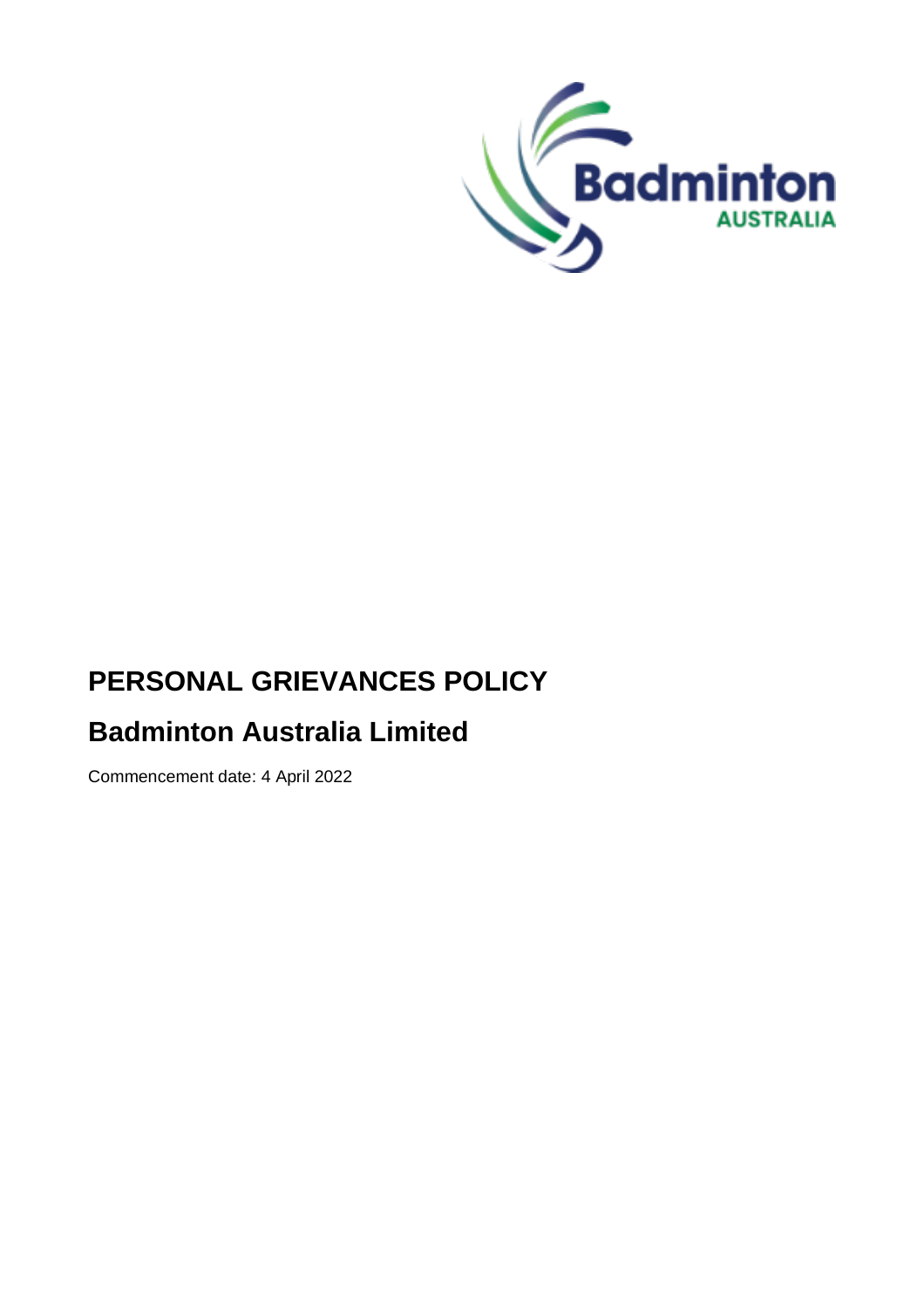# TABLE OF CONTENTS

| 5. PROCESS FOR FACILITATED RESOLUTION OF PERSONAL GRIEVANCES 3 |  |
|----------------------------------------------------------------|--|
| 6. ROLE OF MEMBER PROTECTION INFORMATION OFFICERS3             |  |
|                                                                |  |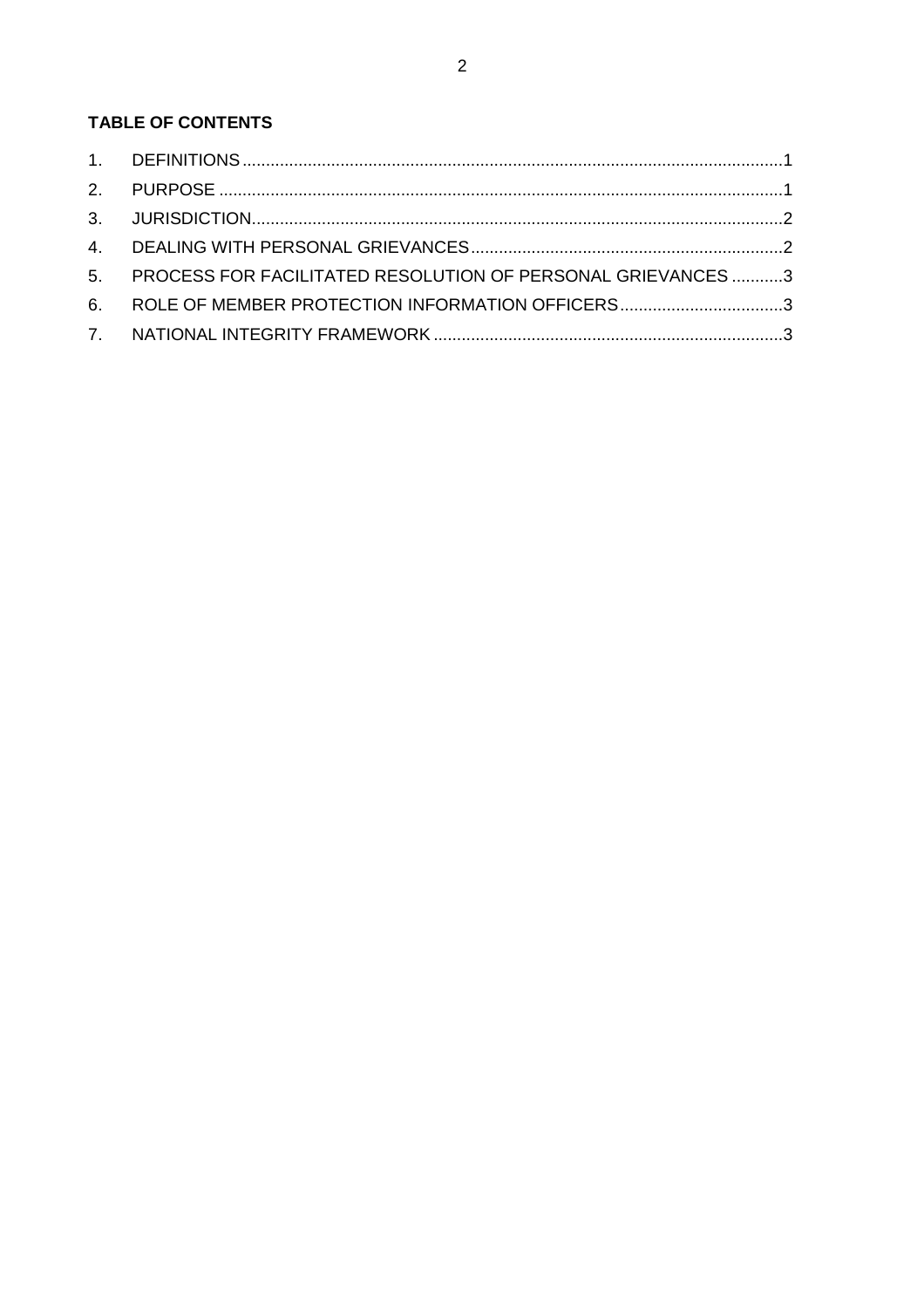### <span id="page-2-0"></span>**1. DEFINITIONS**

Defined terms not otherwise defined in this Policy have been defined in and have the meaning given to them in the Badminton Australia (**BA**) National Integrity Framework (**NIF**). In this Policy the following words have the corresponding meaning:

**Personal Grievance** means any type of interpersonal conflict or dispute between Relevant Persons and/or Relevant Organisations that falls short of the threshold for abuse, bullying, harassment or sexual misconduct under the BA Member Protection Policy.

**Policy** means this Personal Grievances Policy including any schedules and annexures.

**Relevant Organisation** means any of the following organisations:

- (a) BA;
- (b) Sports Organisations, which includes:
	- (i) Member Organisations (**MO**);
	- (ii) Clubs and Associations; and
	- (iii) Authorised Providers, which means any non-Member organisations authorised to conduct Activities sanctioned by BA or a MO;
- (c) Teams, which means any collection or squad of athletes who compete and/or train in Badminton; and
- (d) Any other organisation who has agreed to be bound by this Policy.

**Relevant Person** means any of the following persons:

- (a) Individual Member;
- (b) Participant;
- (c) Employee;
- (d) Contractor;
- (e) Volunteer; and
- (f) Any other individual who has agreed to be bound by this Policy.

#### <span id="page-2-1"></span>**2. PURPOSE**

#### **2.1 Purpose of this Policy**

This Policy has been adopted alongside the NIF to establish a formal process for people and organisations engaging with the sport of Badminton to resolve interpersonal conflicts and disputes that arise in the context of their involvement in Badminton, but do not involve a breach of an Integrity Policy in the NIF or other BA policy.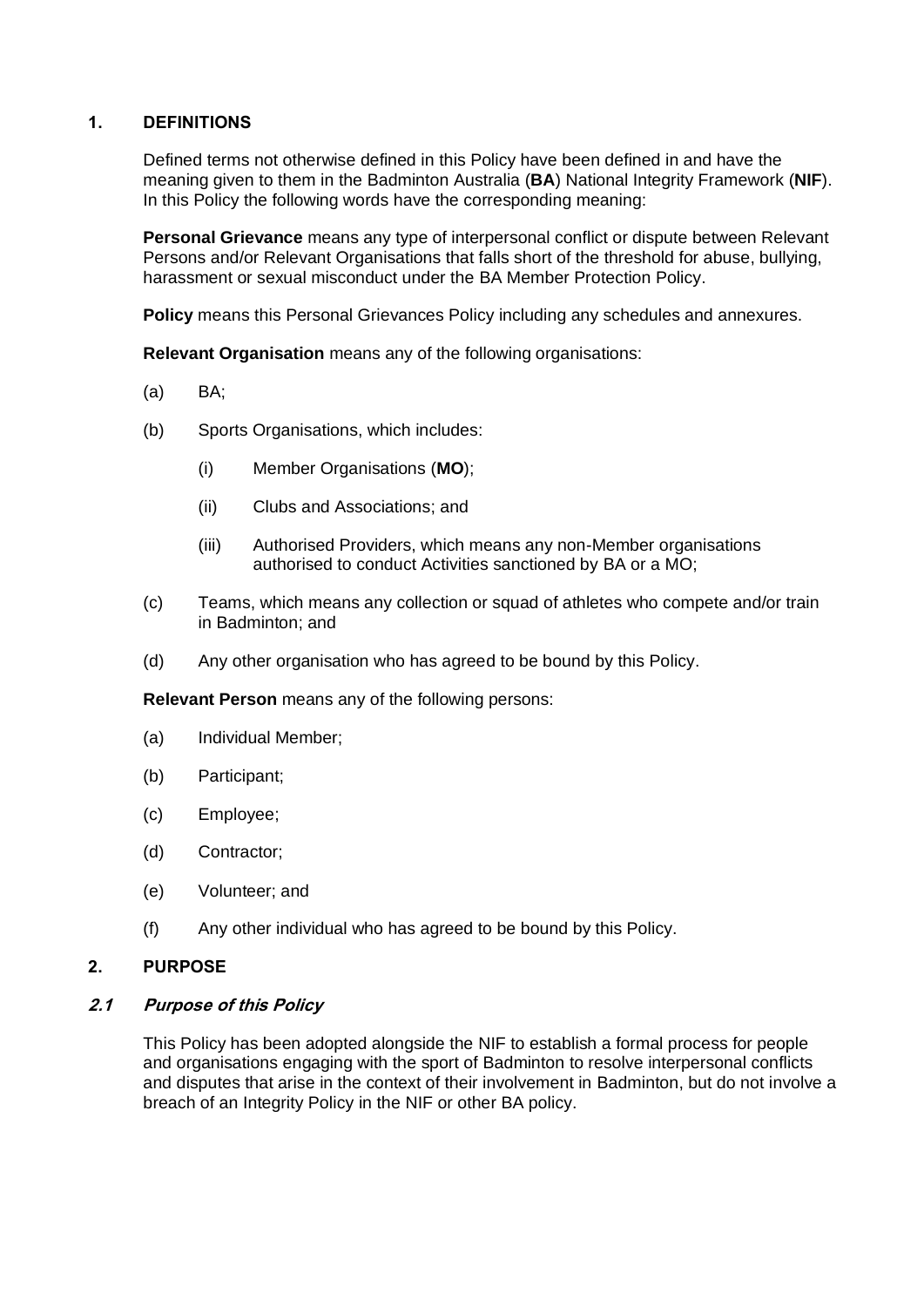## <span id="page-3-0"></span>**3. JURISDICTION**

#### **3.1 Who the Policy applies to:**

This Policy applies to Relevant Persons and Relevant Organisations.

#### **3.2 When the Policy applies**

- (a) This Policy applies to interactions between Relevant Persons and Relevant Organisations in their capacity as Relevant Persons or Relevant Organisations relating to their involvement in the sport of Badminton.
- (b) The Policy does not apply to the following:
	- (i) a breach of an Integrity Policy under the NIF;
	- (ii) a breach of another BA policy;
	- (iii) disputes relating to the employment of a Relevant Person;
	- (iv) interactions between Relevant Persons and Relevant Organisations that are not related to the sport of Badminton and/or are not in their capacity as Relevant Persons or Relevant Organisations.

## <span id="page-3-1"></span>**4. DEALING WITH PERSONAL GRIEVANCES**

#### **4.1 Steps for resolving Personal Grievances under this Policy**

- (a) Relevant Persons and Relevant Organisations are encouraged to attempt to resolve any disagreement or dispute that is subject to this Policy amongst themselves in the first instance.
- (b) Where a disagreement is unable to be resolved directly through discussion, or one of the parties to the disagreement is uncomfortable with approaching the other party directly or is otherwise unable to do so, the matter may then be referred to the management of the Relevant Organisation of the level at which the dispute occurred. For example, if the subject of the disagreement relates to interactions at local club level and the parties to the disagreement are unable to resolve it amongst themselves, it may then be referred to the management of that club.
- (c) Where the Relevant Organisation or a member of the administration of the Relevant Organisation is a party to a Personal Grievance, the matter should instead be referred to the management of the Relevant Organisation of the next level up. For example, if a dispute at local club level involves an individual involved in the running of the club, it should instead be referred to the Relevant Organisation at district, regional or state level.
- (d) If BA or a member of the administration of BA is a party to a Personal Grievance, the matter, may with the agreement of the parties, be referred to the National Sports Tribunal (**NST**) and managed in accordance with the processes of the NST.
- (e) The Relevant Organisation may appoint an independent third party to help facilitate a resolution to the dispute.
- (f) The matter will be considered closed under this Policy once the facilitation process has concluded. Any ongoing issues between the parties to the disagreement must